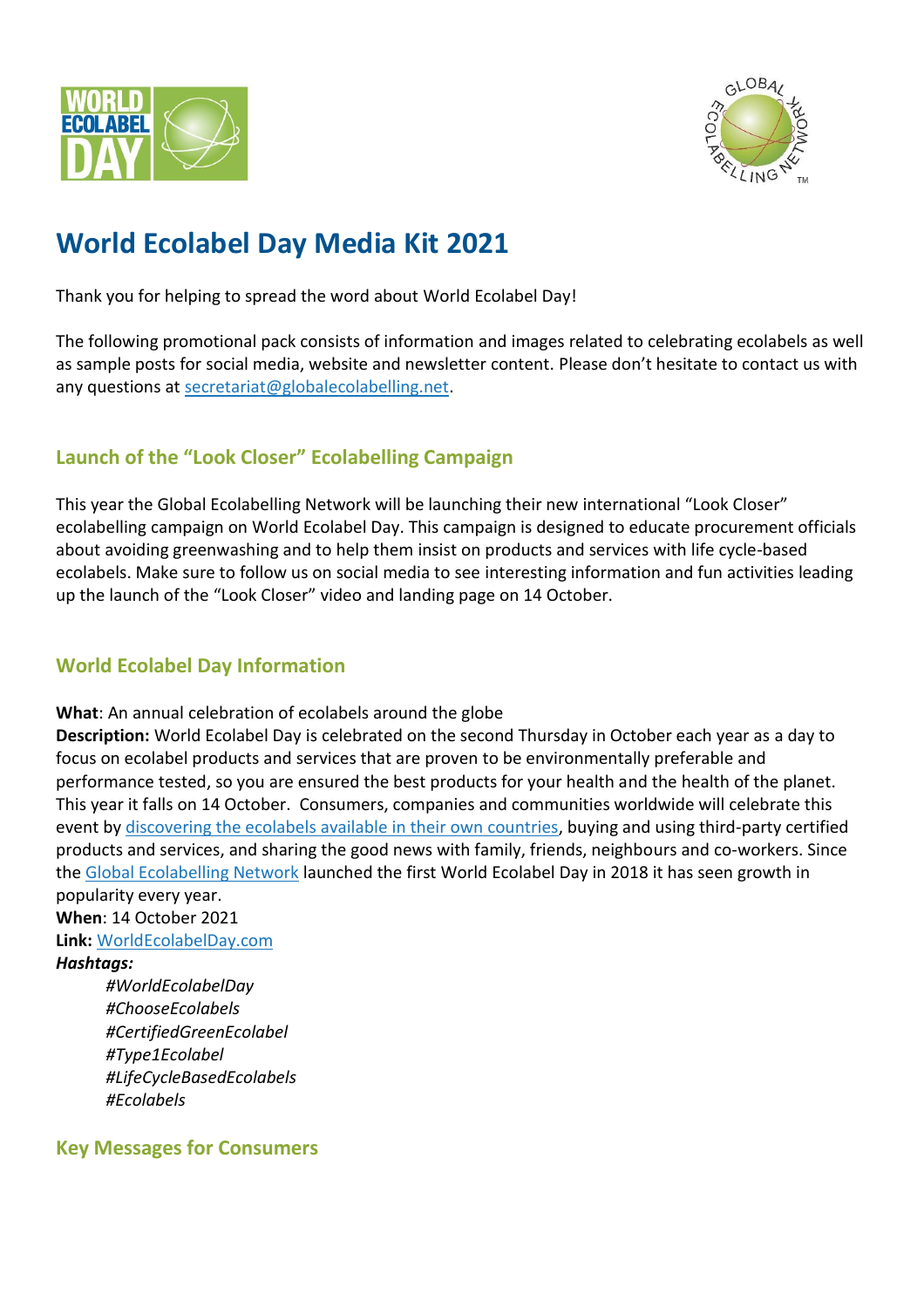- In more than 50 territories and countries around the world, independent, third-party tested ecolabels exist to ensure that the products and services you purchase are certified to reduce environmental impact.
- Ecolabel products and services are best-in-class and are held to the strictest environmental standards that exist. They are proven to be environmentally preferable to all other kinds of products you could buy. That's because ecolabels are independently third-party tested to ensure that you're getting a product that is CERTIFIED GREEN so you can trust in its environmental integrity.
- Using ecolabel products daily in your household or at your workplace creates a positive effect on green living and responsible consumption-and you can rest assured that ecolabel products are helping to protect the planet and doing the least amount of harm.
- In October, consumers, companies and communities around the world will participate in the celebration of this worldwide event. There will be activities, promotions and education in almost every territory and country that has ecolabel products and services during the weeks leading up to and including World Ecolabel Day to bring awareness to the environmental integrity of ecolabels.
- We want everyone to know that ecolabel products and services are available where you live-will you join us in helping to spread the word?
- Learn more and take part in the celebration by visiting [World Ecolabel Day 2021.](https://globalecolabelling.net/world-ecolabel-day-2/world-ecolabel-day/)

## **Key Messages for Business**

- As a supplier of ecolabel products and services, you know that third-party certification meets the evident and growing demand for sustainable consumption and production. There is no better way to bring awareness to the environmental integrity that defines your certified products and their positive effect on sustainable consumption and lifestyle than with a global day of celebration: World Ecolabel Day.
- Along with your partners and stakeholders, World Ecolabel Day is an opportunity to shine the spotlight on Type 1 ecolabels and set your products apart from those that don't carry them. Globally, we will show customers and consumers the power behind certified products and services to build trust, protect against greenwashing, and stand for superior environmental performance as evidenced by independent, third-party certification.
- World Ecolabel Day will include activities, promotions and education aimed at consumers, customers and purchasing agents during the weeks leading up to and including World Ecolabel Day in October.
- Materials are available to support the promotion of your products and services at World Ecolabel [Day 2021](https://globalecolabelling.net/world-ecolabel-day-2/world-ecolabel-day/) or additional materials are available by working with the ecolabel that certifies your products or services.
- Collectively, we can create a more sustainable future with certified green ecolabels and use World Ecolabel Day as an agent of change in promoting sustainable lifestyles. Let's celebrate World Ecolabel Day together!
- Learn more and take part in the celebration by visiting [World Ecolabel Day 2021.](https://globalecolabelling.net/world-ecolabel-day-2/world-ecolabel-day/)

## **Social Media, Website and Other Assets**

We will be posting before, during and after World Ecolabel Day, so watch for interesting information and surprises on our social media channels and **please follow us and like and share our posts** to spread the word about life cycle-based ecolabels.

Here are some samples of posts you can use to promote World Ecolabel Day on your social media channels. Use these posts, or others like them, with your own product images, other event promotional images or World Ecolabel Day logos. Feel free to include a link to your website, promotional events or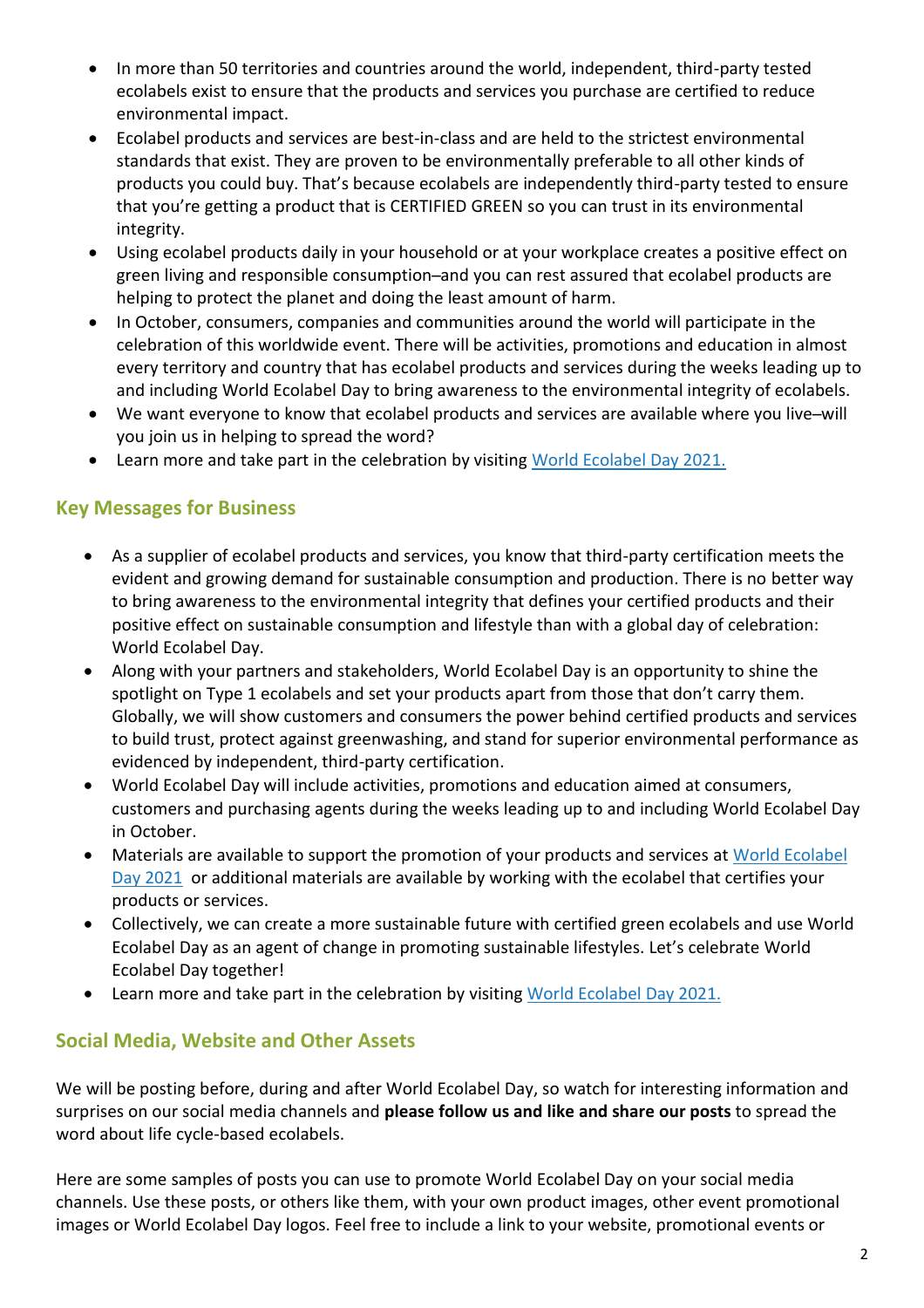articles, or [worldecolabelday.com.](https://www.globalecolabelling.net/world-ecolabel-day/) And please feel free to translate and adapt these messages to your social media channels in your country as necessary.

## **Global Ecolabelling Network Facebook:** <https://www.facebook.com/GlobalEcolabellingNetwork/> **SAMPLE FACEBOOK POSTS**

- #ChooseEcolabels on 14 October and celebrate #WorldEcolabelDay!
- Choose #CertifiedGreenEcolabel products for #WorldEcolabelDay.
- For #WorldEcolabelDay choose #CertifiedGreenEcolabel products and services.
- Look for [your brand] [your product/service] on #WorldEcolabelDay.

#### **Global Ecolabelling Network LinkedIn:** <https://www.linkedin.com/company/global-ecolabelling-network/> **SAMPLE LINKEDIN POSTS**

- Choose ecolabels on 14 October and celebrate World Ecolabel Day!
- Ecolabels like [your brand] protect your health and the environment. Choose ecolabels on World Ecolabel Day.
- On World Ecolabel Day choose ecolabels that are certified to reduce environmental impact.
- On World Ecolabel Day choose ecolabels that are certified green to protect you and the planet.

#### **SAMPLE TWITTER POSTS**

- On #WorldEcolabelDay #ChooseEcolabels that are certified to reduce environmental impact.
- When you #ChooseEcolabels you are getting a #CertifiedGreenEcolabel product that has been independently third-party tested.
- Visit your favorite store and buy a #CertifiedGreenEcolabel product to protect your health and the planet!
- Participate in #WorldEcolabelDay! Post a video of you and your favorite #CertifiedGreenEcolabel product.

#### **Global Ecolabelling Network YouTube:** <https://www.youtube.com/channel/UChz-PrBtATDViB6iQRZu9Bg>

#### **Global Ecolabelling Network YouKu:** <http://i.youku.com/i/UNTczODIzNTk4NA==?spm=a2hzp.8253869.0.0>





The [Global Ecolabelling Network website](https://globalecolabelling.net/world-ecolabel-day-2/world-ecolabel-day/) has many tools to easily download and promote your support of ecolabels like those pictured above, including:

- Posters for consumers and businesses
- Handouts
- Brochures for consumers and businesses
- Social media and web banners
- Email and blog graphics
- T-shirt and sticker designs